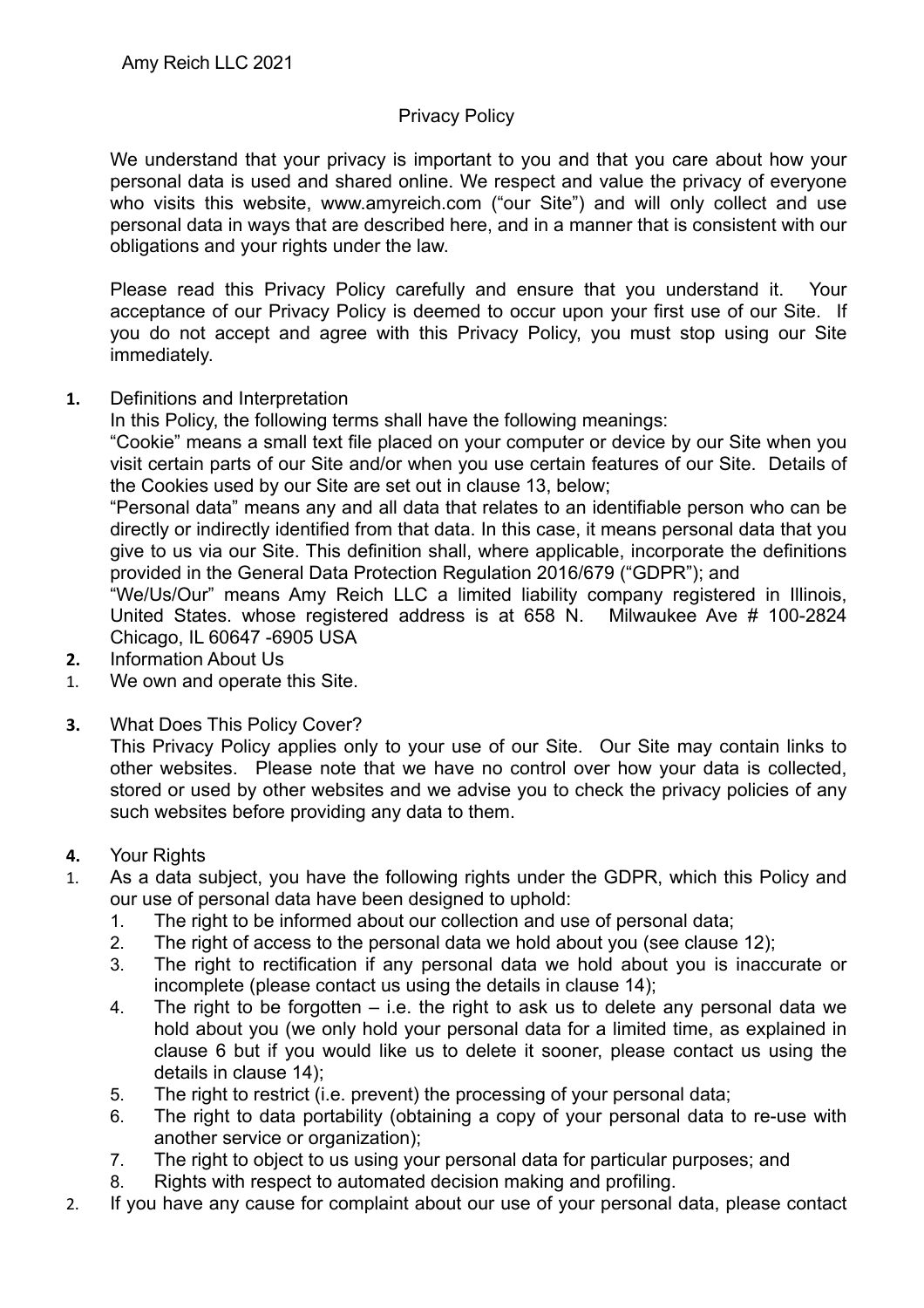us using the details provided in clause 14 and we will do our best to solve the problem for you. If we are unable to help, you also have the right to lodge a complaint with the UK's supervisory authority, the Information Commissioner's Office.

- 3. For further information about your rights, please contact the Information Commissioner's Office or your local Citizens' Advice Bureau.
- **5.** What Data Do We Collect?
- 1. Depending upon your use of our Site, we may collect some or all of the following personal and non-personal data (please also see clause 13 on our use of Cookies and similar technologies):
	- 1. name;
	- 2. address;
	- 3. contact information such as email address and telephone number;
	- 4. demographic information such as post code, preferences, and interests;
	- 5. IP address;
	- 6. web browser type and version; and
	- 7. operating system.
- **6.** How Do We Use Your Data?
- 1. All personal data is processed and stored securely, for no longer than is necessary in light of the reason(s) for which it was first collected. We will comply with our obligations and safeguard your rights under the GDPR at all times. For more details on security, see clause 7 below.
- 2. Our use of your personal data will always have a lawful basis, either because it is necessary for our performance of a contract with you, because you have consented to our use of your personal data (e.g. by subscribing to emails), or because it is in our legitimate interests. Specifically, we may use your data for the following purposes:
	- 1. Providing and managing your access to our Site;
	- 2. Personalizing and tailoring your experience on our Site;
	- 3. Supplying our services to you (please note that we require your personal data in order to enter into a contract with you);
	- 4. Replying to emails from you;
	- 5. Supplying you with emails that you have opted into (you may unsubscribe or opt-out at any time);
	- 6. Analyzing your use of our Site to enable us to continually improve our Site and your user experience.
- 3. With your permission and/or where permitted by law, we may also use your data for marketing purposes, which may include contacting you by email with information, news and offers on our services. We will not, however, send you any unsolicited marketing or spam and will take all reasonable steps to ensure that we fully protect your rights and comply with our obligations under GDPR and the Privacy and Electronic Communications (EC Directive) Regulations 2003.
- 4. Third parties whose content appears on our Site may use third party Cookies, as detailed below in clause 13. Please refer to clause 13 for more information on controlling Cookies. Please note that we do not control the activities of such third parties or the data they collect and use, and we advise you to check the privacy policies of any such third parties.
- 5. You have the right to withdraw your consent to us using your personal data at any time and to request that we delete it.
- 6. We do not keep your personal data for any longer than is necessary in light of the reason(s) for which it was first collected.
- **7.** How and Where Do We Store Your Data?
- 1. We only keep your personal data for as long as we need to in order to use it as described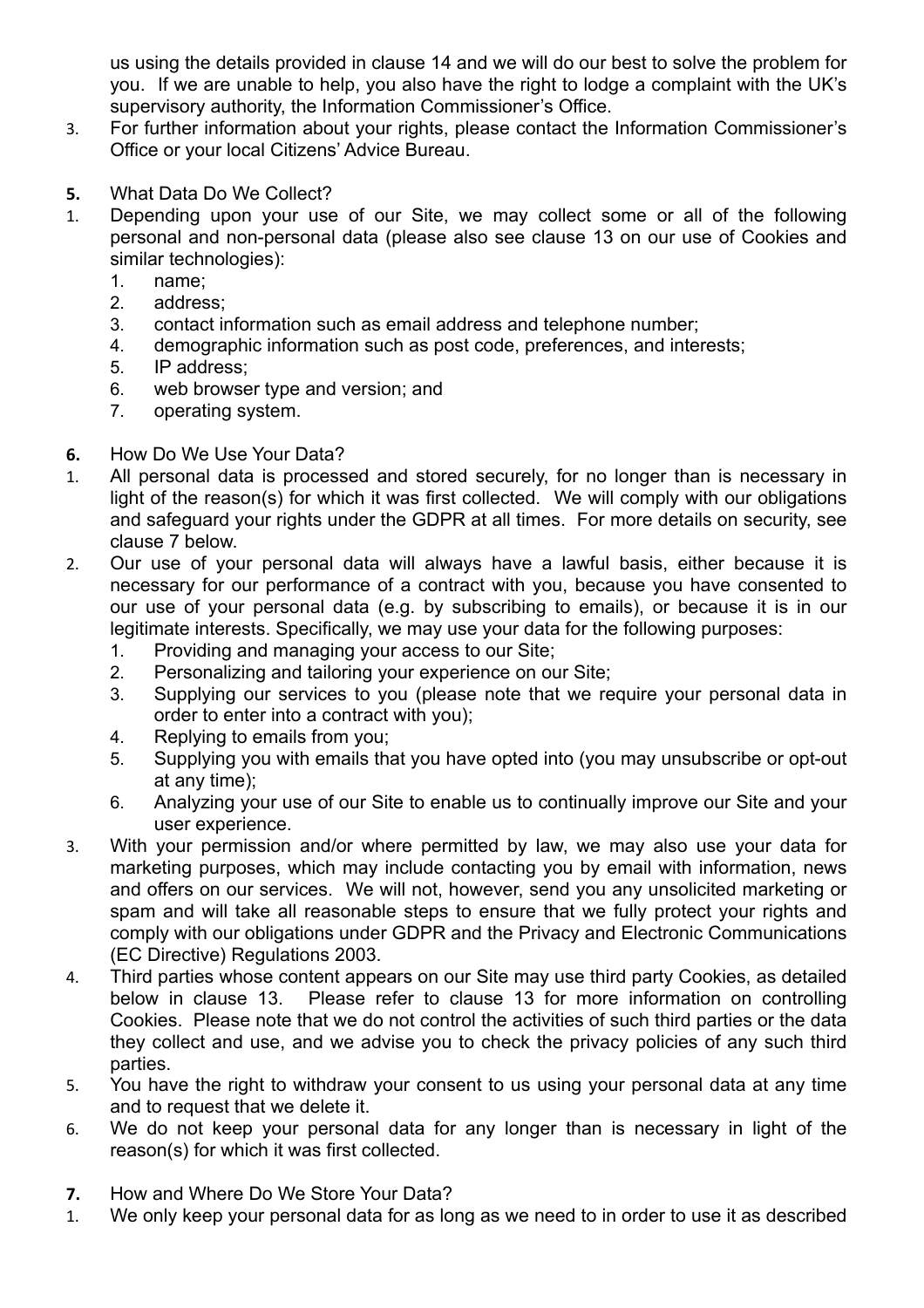above in clause 6, and/or for as long as we have your permission to keep it.

- 2. Your data will be stored in the United States of America. Data security is very important to us and to protect your data, we have taken suitable measures to safeguard and secure data collected through our Site.
- **8.** Do We Share Your Data?
- 1. We may sometimes contract with other third parties to supply services to you on our behalf. These may include search engine facilities, sub-contractors and suppliers, affiliates and joint ventures. In some cases, these third parties may require access to some or all of your data. Where any of your data is required for such a purpose, we will take all reasonable steps to ensure that your data will be handled safely, securely and in accordance with your rights, our obligations, and the obligations of the third party under the law.
- 2. We may compile statistics about the use of our Site including data on traffic, usage patterns, user numbers, sales and other information. All such data will be anonymized and will not include any personally identifying data or any anonymized data that can be combined with other data and used to identify you. We may, from time to time, share such data with third parties such as prospective investors, affiliates, partners and advertisers. Data will only be shared and used within the bounds of the law.
- 3. We may sometimes use third party data processors that are located outside of the European Economic Area ("the EEA") (The EEA consists of all EU member states, plus Norway, Iceland and Liechtenstein). Where we transfer any personal data outside the EEA, we will take all reasonable steps to ensure that your data is treated as safely and securely as it would be within the UK and under the GDPR.
- 4. In certain circumstances, we may be legally required to share certain data held by us, which may include your personal data, for example, where we are involved in legal proceedings, where we are complying with legal requirements, a court order or a governmental authority.
- **9.** What Happens If Our Business Changes Hands?
- 1. We may, from time to time, expand or reduce our business and this may involve the sale and/or the transfer of control of all or part of our business. Any personal data that you have provided will, where it is relevant to any part of our business that is being transferred, be transferred along with that part and the new owner or newly controlling party will, under the terms of this Privacy Policy, be permitted to use that data only for the same purposes for which it was originally collected by us.
- 2. In the event that any of your data is to be transferred in such a manner, you will not be contacted in advance and informed of the changes.

## **10.** How Can You Control Your Data?

- 1. In addition to your rights under the GDPR, set out in clause 4, when you submit personal data to us via email or via our Site, you may be given options to restrict our use of your data. In particular, we aim to give you strong controls on our use of your data for direct marketing purposes (including the ability to opt-out of receiving emails from us which you may do by unsubscribing using the links provided in our emails and at the point of providing your details).
- 2. You may also wish to sign up to one or more of the preference services operating in the UK: The Telephone Preference Service ("the TPS"), the Corporate Telephone Preference Service ("the CTPS"), and the Mailing Preference Service ("the MPS"). These may help to prevent you receiving unsolicited marketing. Please note, however, that these services will not prevent you from receiving marketing communications that you have consented to receiving.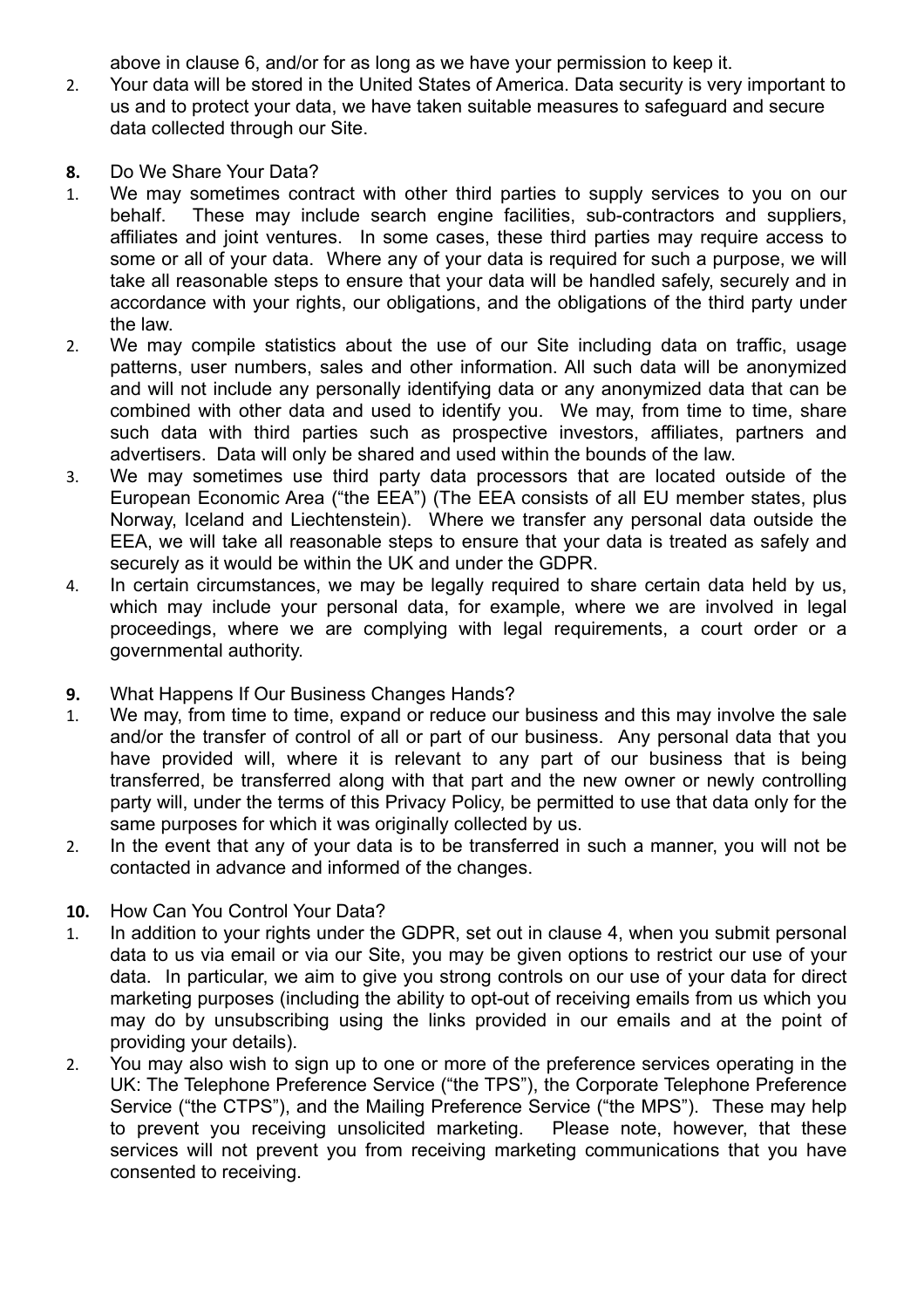- **11.** Your Right to Withhold Information
- 1. You may access certain areas of our Site without providing any data at all. However, to use all features and functions available on our Site, you may be required to submit or allow for the collection of certain data.
- 2. You may restrict our use of Cookies. You can choose to enable or disable Cookies in your internet browser. Most internet browsers also enable you to choose whether you wish to disable all cookies or only third party Cookies. By default, most internet browsers accept Cookies but this can be changed. For further details, please consult the help menu in your internet browser or the documentation that came with your device.
- **12.** How Can You Access Your Data? You have the right to ask for a copy of any of your personal data held by us (where such data is held). Please contact us for more details using the contact details below in clause 14.
- **13.** Our Use of Cookies
- 1. All Cookies used by and on our Site are used in accordance with current Cookie law.
- 2. We may place and access the following first party and third party Cookies on your computer or device, to facilitate and improve your experience of our Site and to provide and improve our services: [YOU CAN FIND THESE BY SEARCHING YOUR WEB BROWSER OR REQUESTING THE INFORMATION FROM YOUR WEB DEVELOPER]

| <b>Cookie Name</b> | <b>Description &amp; purpose</b> |
|--------------------|----------------------------------|
|                    |                                  |
|                    |                                  |
|                    |                                  |
|                    |                                  |

- 3. First party Cookies are those placed directly by us and are used only by us. Third party Cookies are those placed by websites, services and/or parties other than us. These Cookies are not integral to the functioning of our Site and your use and experience of our Site will not be impaired by refusing consent to them.
- 4. Before Cookies are placed on your computer or device, you will be shown a pop-up requesting your consent to set those Cookies. By giving your consent to the placing of Cookies, you are enabling us to provide the best possible experience and service to you. You may, if you wish, deny consent to the placing of Cookies; however certain features of our Site may not function fully or as intended.
- 5. Certain features of our Site depend on Cookies to function. Cookie Law deems these Cookies to be "strictly necessary". These Cookies are also shown above. Your consent will not be sought to place these Cookies, but it is still important that you are aware of them. You may still block these Cookies by changing your internet browser's settings as detailed in section 11.2, but please be aware that our Site may not work properly if you do so. We have taken great care to ensure that your privacy is not at risk by allowing them.
- 6. Our Site uses Google Analytics. Website analytics refers to a set of tools used to collect and analyze anonymous usage information, enabling us to better understand how our Site is used. This, in turn, enables us to improve our Site and the services offered through it. You do not have to allow us to use these Cookies, however our use of them does not pose any risk to your privacy or your safe use of our Site and they enable us to continually improve our Site, making it a better and more useful experience for you. Google's privacy policy is available at: [www.google.com/policies/privacy](http://www.google.com/policies/privacy)
- 7. You can choose to delete Cookies on your computer or device at any time, however you